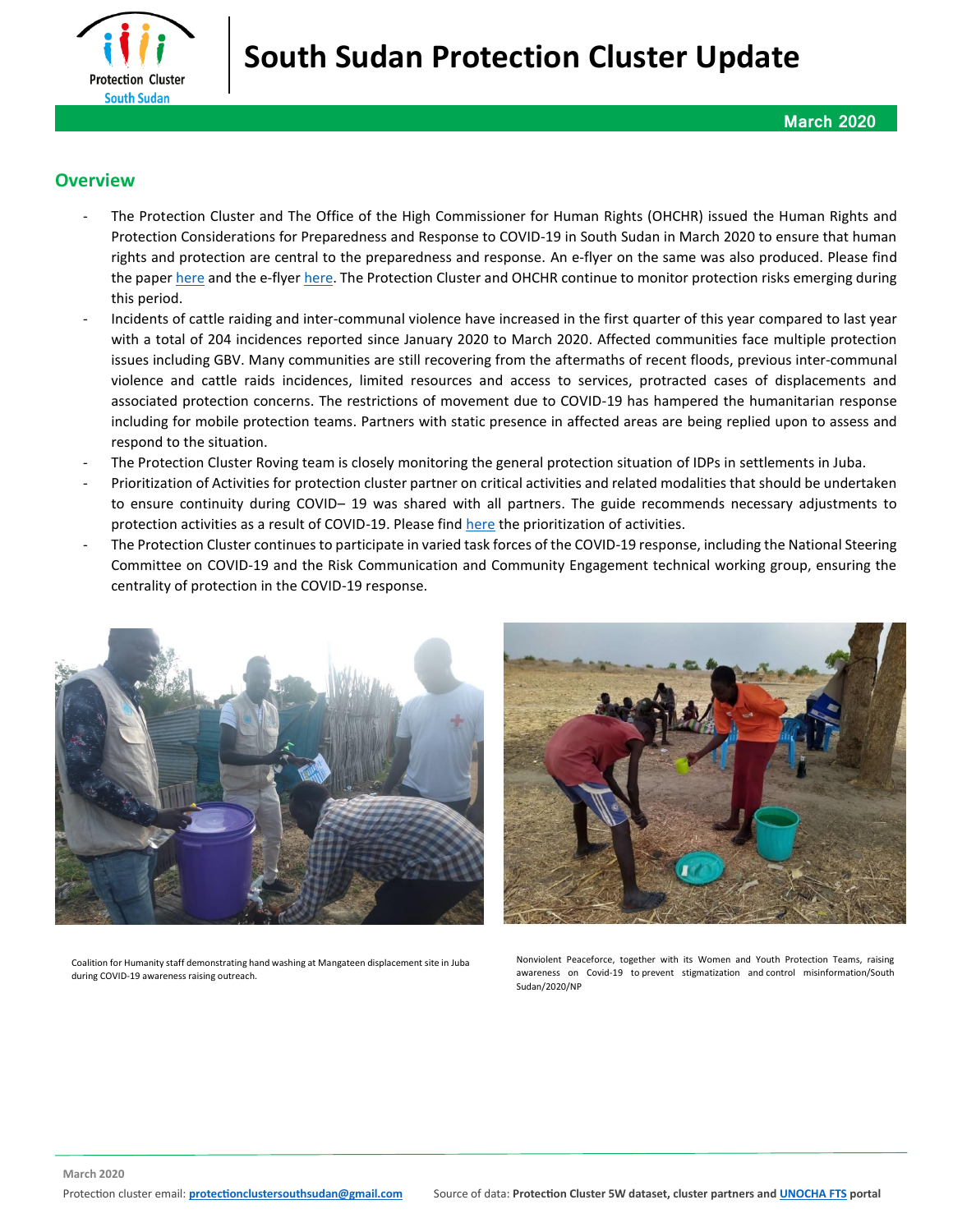# **Gender Based Violence Sub Cluster**

### *International Women's Day celebrations*

.

There were countrywide celebrations of the International Women's Day at the National Level and state levels. At National levels the GBV SC supported radio talk shows on the theme "**Each for Equal: Implement 35% Affirmative Action for Peace and Development**''



Women and girls from Leer TPA begin their celebration match to Leer town.



AYA staff on City FM discussing about Women Leadership and relevance of 35% Affirmative Action to empower women and girls

## **Child Protection Sub Cluster**

#### *Child Protection training for the national Security forces*

In March 2020, at the invitation of the Joint Transitional Security Committee (JTSC), the Roméo Dallaire Child Soldiers Initiative (DI) directly trained 4,713 national security forces as part of the unification training. Training aimed at raising awareness among the newly unified forces on their role in preventing the recruitment and use of child soldiers. Forces were trained on what constitutes a child soldier (including girl child soldiers), why child soldiers are a concern for the security sector, and operational and tactical planning to prevent recruitment of children. Training was conducted at the organized forces training site in Masna Bira (Wau), the NCO Academy in Mapel (Wau), and the Dakum Training Centre (Wau). A total of 3,430 men and 1,283 women Forces from the military, police, fire brigade, corrections, and wildlife services were trained.

#### *Child protection services*

Child Protection sub cluster partners reached a total of 37,776 people including 23,545 children (10,685 girls & 12860 boys) with child protection services. CPSC Partners resorted to organizing their PSS sessions in smaller groups and in shifts wherever it was possible. A total of 23,545 children (10,685 girls & 12860 boys) participated in Psychosocial Support activities. Furthermore 260 vulnerable and at risks children (167 girls, 93 boys) were identified and supported through comprehensive case management and 31 UASC (13 boys and 18 girls) were identified and, provided with family tracing and reunification services.

## **Mine Action Sub Cluster**

### *Explosive remnant of war (ERW)-related incidents and explosive ordnance risk education (EORE)*

There was a verified ERW-related accident during the month of March. In Rubkona, Unity State, two boys aged five and nine sustained injuries from an explosion of a 14.5 mm cartridge. The older boy picked up the item from a trench line, and out of his curiosity, set fire on it, causing the detonation. The detonation caused a blast injury to the boy and a minor fragmentation injury to his younger brother. UNMAS investigated the incident and conducted explosive ordnance risk education in the area.

In addition, UNMAS received a report of an uncontrolled explosion in Manyo, Upper Nile, that reportedly killed one female and injured another female. The cause of the incident is unknown. UNMAS will further investigate the incident and conduct EORE in the area once the COVID-19 situation improves and allows to conduct the investigation.

**March 2020**

Protection cluster email: **protectionclustersouthsudan@gmail.com** Source of data: **Protection Cluster 5W dataset, cluster partners an[d UNOCHA FTS](https://fts.unocha.org/appeals/865/summary) portal**